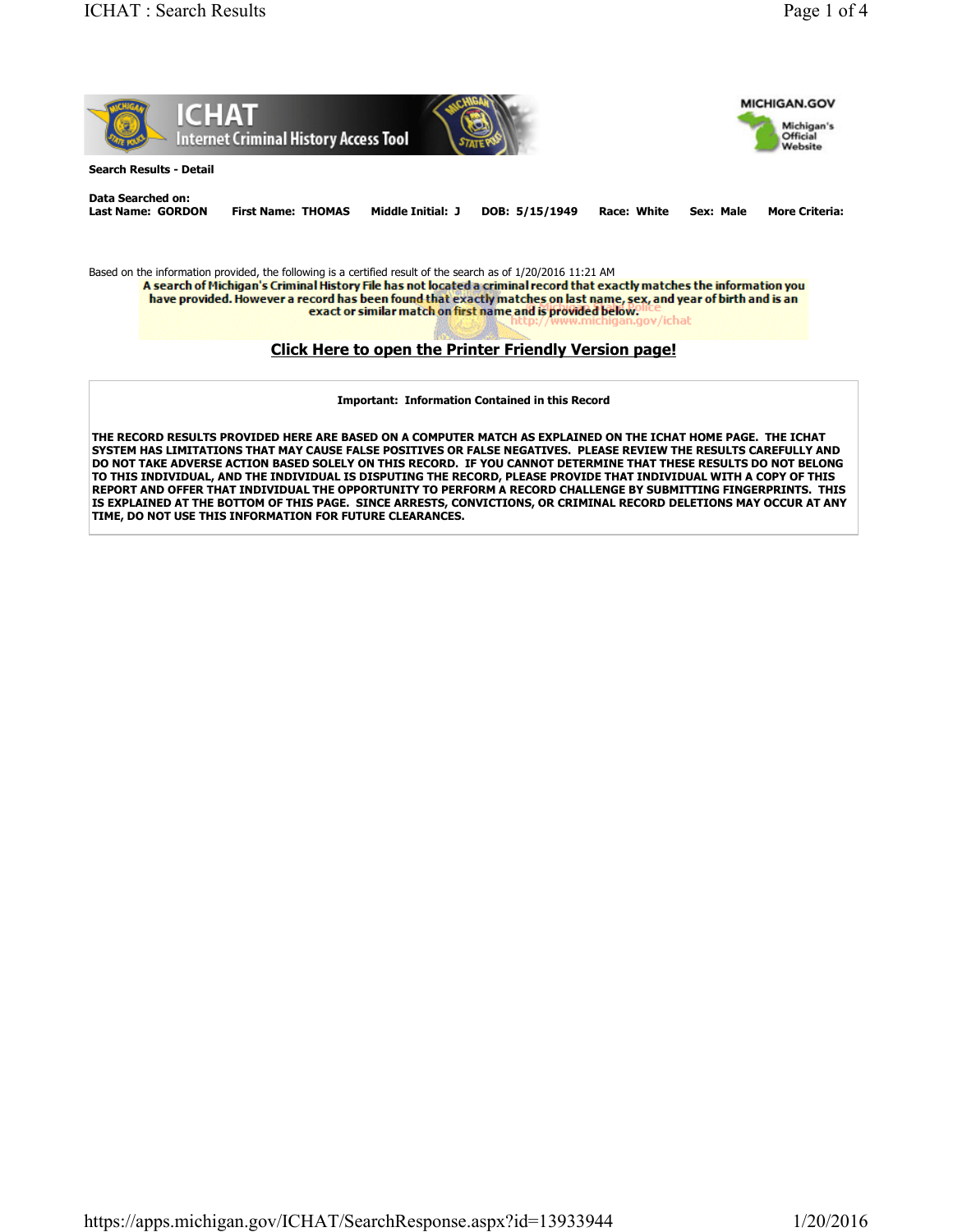NOTE: The fields that are highlighted do not match exactly what was entered by the user. MICHIGAN CRIMINAL HISTORY RECORD INFORMATION MEETING DISSEMINATION CRITERIA FOR SID: 1608498E AS OF 01/20/2016 NAM: GORDON, THOMAS JAMES SID: 1608498E RAC: B SEX: M<br>HGT: 511 WGT: 156 DOB: 05/15/1949 HAI: BLK EYE: BRO POB: MI MNU: CIZ: SCAR/MARK/TATTOO: DISC L WRS ADDITIONAL IDENTIFIERS AND COMMENTS: NAM: GORDON, THOMAS CRIMINAL TRACKING NUMBER: 419113859601 MCIDENT DATE: 07/29/1991 NAME USED: GORDON, THOMAS JAMES =================================== : JUDICIAL SEGMENT ARREST SEGMENT : CHARGE SEGMENT DATE:  $07/29/1991$  : DATE:  $07/29/199$ higan State Polic DATE:  $04/27/1992$ <br>MT4114100 : MI410013A http://www.michigan.gov/11410075J MI4114100 KENT COUNTY SHERIFF DEPT : KENT CO PROSECUTING ATT : 63-2 DISTRICT COURT : 1 CNT MCL 750.81A :<br>: MISDEMEANOR : OCA: 21140 **GRAND RAPIDS** 1 CNT OF 1300 : CFN: 9116902 MISDEMEANOR AGGRAVATED ASSAULT - 18 M. ASSAULT EXCLUDING : CNT-1 MCL 750.81A **SEXUAL** : ORDINANCE VIOL DISP: CHGD BY PROSECUTOR : AGGRAVATED ASSAULT : DISP: PLED NOLO CONTD : SENT/REMARKS:  $\mathbf{E}$ :  $F/C/R-\$777$  PROB-18M CRIMINAL TRACKING NUMBER: 411101351999 INCIDENT DATE: 11/06/2011 TCN/OCA: A211014455T/1162711 NAME USED: GORDON, THOMAS JAMES ARREST SEGMENT : CHARGE SEGMENT www.michigan.gov/HIDICIAL SEGMENT DATE: 11/06/2011 : DATE: 11/07/2011 : DATE: 04/12/2012<br>MI4114100 : MI410023A : MI410025J KENT COUNTY SHERIFF DEPT : KENT COUNTY PROSECUTOR : 17TH CIRCUIT COURT OCA: 1162711 : OFFICE<br>1 CNT OF 1300 : 1 CNT MCI : CFN: 201111823 : 1 CNT MCL 750.82 1 CNT OF 1300 FELONY : FELONY : CNT-2 MCL 750.237<br>
ASSAULT EXCLUDING : ASSAULT WITH : MISDEMEANOR<br>
SEXUAL : DANGEROUS WEAPON : WEAPONS - FIREAR<br>
CNT OF 5200 : 1 CNT MCL 750.237 : POSSESSION UNDER<br>
FELONY : MISDEMEANOR : INFLUENCE<br>
WEAPO WEAPONS - FIREARM -1 CNT OF 5200 POSSESSION UNDER THE DISP: CHGD BY PROSECUTOR : POSSESSION UNDER THE : SENT/REMARKS: INFLUENCE **Andre**  $F/C/R$  850, JAIL 4D, х. **PROB 548D COL** : CNT-3 MCL 750.812 **MISDEMEANOR** DOMESTIC VIOLENCE : DISP: PLED GUILTY : SENT/REMARKS: : F/C/R 500, JAIL 4D.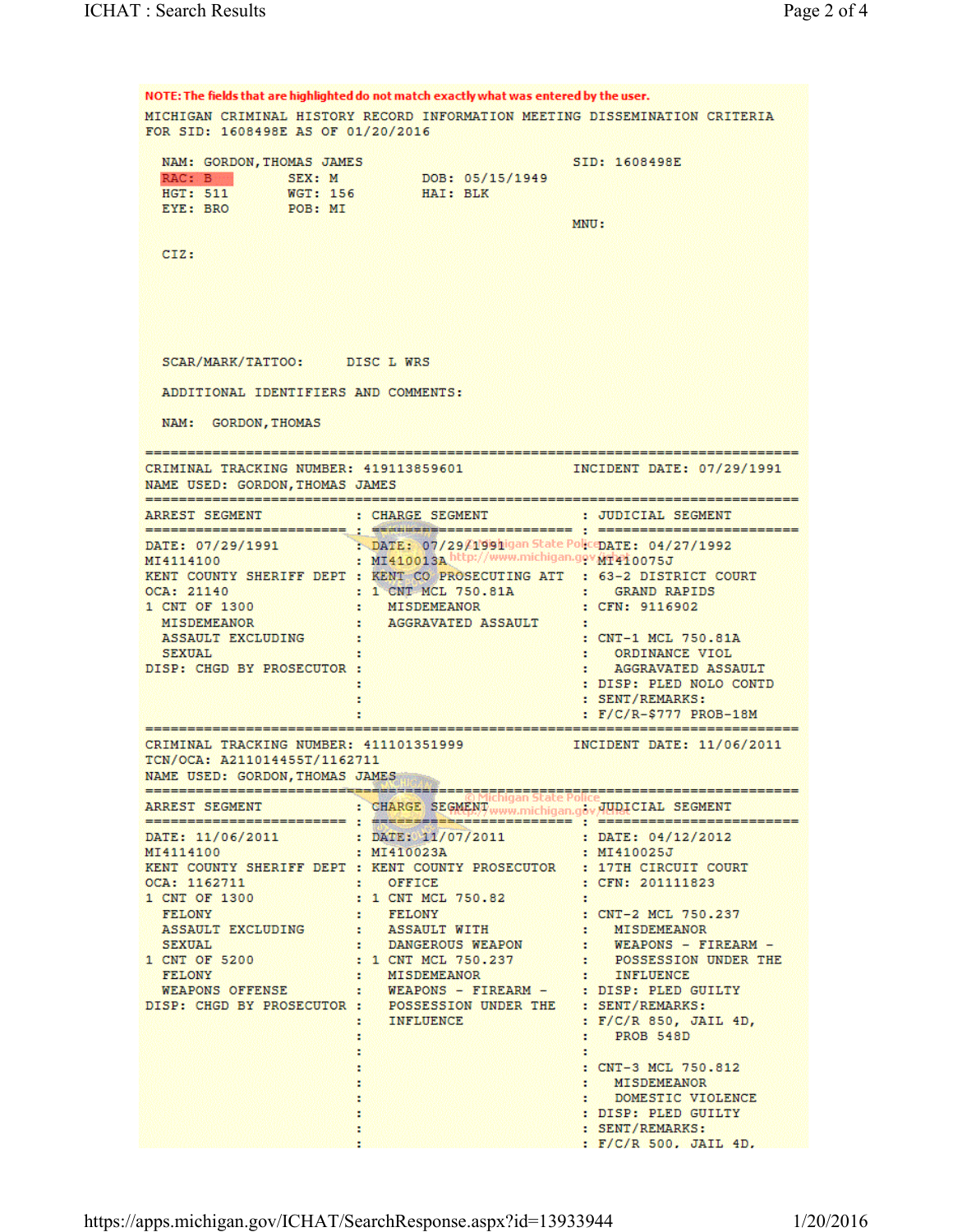|                                                                                                                                                                                                                                                                                                                                                                      | ÷                                                                                                                                                           | : PROB 548D                                                                                                                                                                      |
|----------------------------------------------------------------------------------------------------------------------------------------------------------------------------------------------------------------------------------------------------------------------------------------------------------------------------------------------------------------------|-------------------------------------------------------------------------------------------------------------------------------------------------------------|----------------------------------------------------------------------------------------------------------------------------------------------------------------------------------|
| CRIMINAL TRACKING NUMBER: 411300887699<br>INCIDENT DATE: 06/01/2015<br>TCN/OCA: RE15132550L/13134430<br>NAME USED: GORDON, THOMAS JAMES                                                                                                                                                                                                                              |                                                                                                                                                             |                                                                                                                                                                                  |
| ARREST SEGMENT                                                                                                                                                                                                                                                                                                                                                       | : CHARGE SEGMENT www.michigan.gov.JUDICIAL SEGMENT                                                                                                          |                                                                                                                                                                                  |
| DATE: 06/01/2015 : DATE: 08/07/2013 : DATE: 05/11/2015<br>MI4114100 : MI410023A : MI410045J<br>KENT COUNTY SHERIFF DEPT : KENT COUNTY PROSECUTOR : 63RD DISTRICT COURT<br>OCA: 131334430<br>1 CNT OF 5300 : 1 CNT MCL 750.813<br><b>MISDEMEANOR</b><br>PUBLIC PEACE<br>DISP: CHGD BY PROSECUTOR : SECOND OFFENSE NOTICE : DISORDERLY                                 | OFFICE<br>88<br>MISDEMEANOR<br>an an S<br>: DOMESTIC VIOLENCE - : MISDEMEANOR                                                                               | : CFN: D133441SM<br>: CNT-1 MCL 750.1671L<br>: PERSON-JOSTLING<br>: DISP: PLED GUILTY<br>: SENT/REMARKS:<br>: $F/C/R$ \$935/PROB 12<br>MO/JAIL 90 DAYS<br>88<br>: SUSPENDED      |
| CRIMINAL TRACKING NUMBER: 031500316201 [NCIDENT DATE: 09/20/2015]<br>TCN/OCA: AZ15107374L/2025-15<br>NAME USED: GORDON, THOMAS JAMES                                                                                                                                                                                                                                 |                                                                                                                                                             |                                                                                                                                                                                  |
| ARREST SEGMENT : CHARGE SEGMENTWWW.michigan.gov.JUDICIAL SEGMENT                                                                                                                                                                                                                                                                                                     |                                                                                                                                                             |                                                                                                                                                                                  |
| DATE: 09/20/2015 : DATE: 09/21/2015 : DATE: 12/03/2015<br>MIDIO3000 : MIO30013A : MIO30013A<br>MIDI03000<br>GUN LAKE TRIBAL DPS : ALLEGAN COUNTY : 57TH DISTRICT COURT<br>$OCA: 2025 - 15$<br>1 CNT OF 5400<br><b>MISDEMEANOR</b><br>DISP: CHGD BY PROSECUTOR : BAC                                                                                                  | RESECUTING ATTORNEY : ALLEGAN<br>: 1 CNT MCL 257.6251C : CFN: 153816SD<br>: MISDEMEANOR :<br>TRAFFIC OFFENSE : OPERATING WITH A HIGH : CNT-1 MCL 257.6251-A | MISDEMEANOR<br>OPERATING WHILE<br>H.<br>: INTOXICATED<br>: DISP: PLED GUILTY<br>: SENT/REMARKS:<br>: $F/C/R$ \$1315 OR 90<br>OPTIONAL JAIL<br><b>Barbara</b><br>: DAYS/PROB 6 MO |
| DISSEMINATION OF CRIMINAL HISTORY INFORMATION IS SUBJECT TO MICHIGAN AND FEDERA<br>RULES AND REGULATIONS. REFER TO LEIN ADMINISTRATIVE RULES AND TITLE 28, USC.<br>USE OF THIS RECORD IS LIMITED TO THE PURPOSE OF INOUIRY.<br>PURPOSE CODE USED NOT FORWARDED TO NCIC III<br>END MSG.<br>@Michigan State Police: http://www.michigan.gov/ichat [1/20/2016 11:21 AM] |                                                                                                                                                             |                                                                                                                                                                                  |